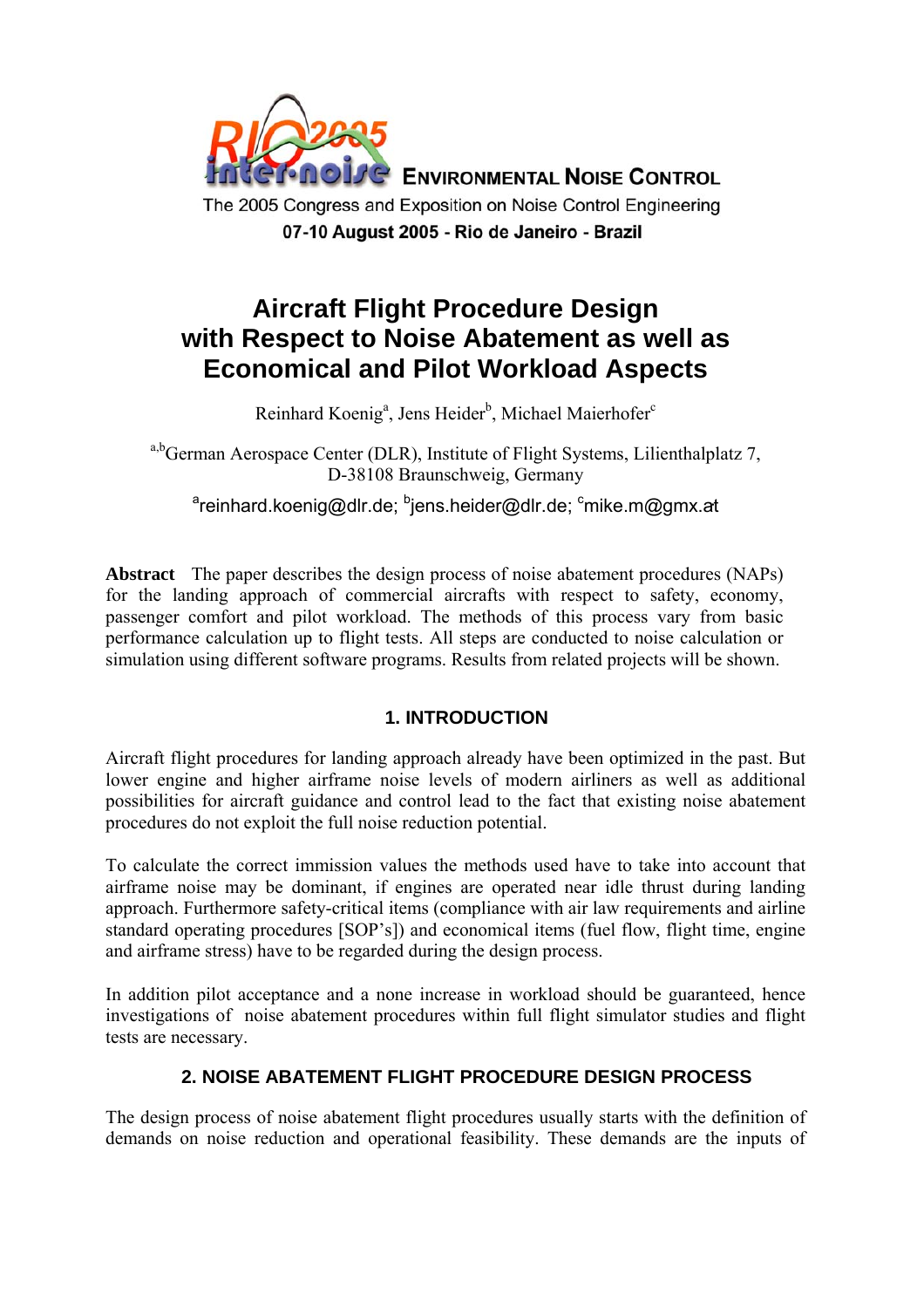several design loops which are different in complexity and result (Fig 1). Furthermore all loops or steps include an assessment of noise reduction and operational feasibility if possible.



*Figure 1: Loops of NAP Design Process.* 

The first loop is a basic performance calculation which identify the aircraft's boundaries in terms of minimum flight path angles and/or maximum deceleration capability related to a specific configuration of slats/flaps and gear. Noise calculation and assessment of operational feasibility have less significance because only single constant segments of the flight path can be regarded. The next step is to set up a fast time simulation in order to get the complete approach profile including the transition phase between the segments. In addition to a dynamic model of the aircraft, flight control algorithms are necessary to simulate the full flight path. Noise calculation can be carried out and compared with a reference procedure. But the results of feasibility and safety considerations strongly depend on the behavior of the implemented flight control laws.

Research into pilot acceptance and workload presupposes full flight simulation which is also needed to prepare flight tests. Full flight simulation provides the behavior of the total system containing the aircraft and engine dynamics, the flight management and control systems and the pilot interaction. A high level assessment of noise abatement and operational feasibility is possible. Flight testing is the last step of the NAP design process. Real weather conditions as wind changes and real traffic conditions and their influences on the procedure design could be investigated. Furthermore a noise abatement validation can be performed by noise measurements on ground.

## **3. DEMANDS ON NOISE REDUCTION AND OPERATIONAL FEASIBILITY**

## **3.1 Noise Reduction**

A constant noise abatement across the complete approach area can not be expected just by procedure changes. The noise impact has to be regarded along and perpendicular to the aircraft's track. Noise footprints and noise level areas resulted are another measure which has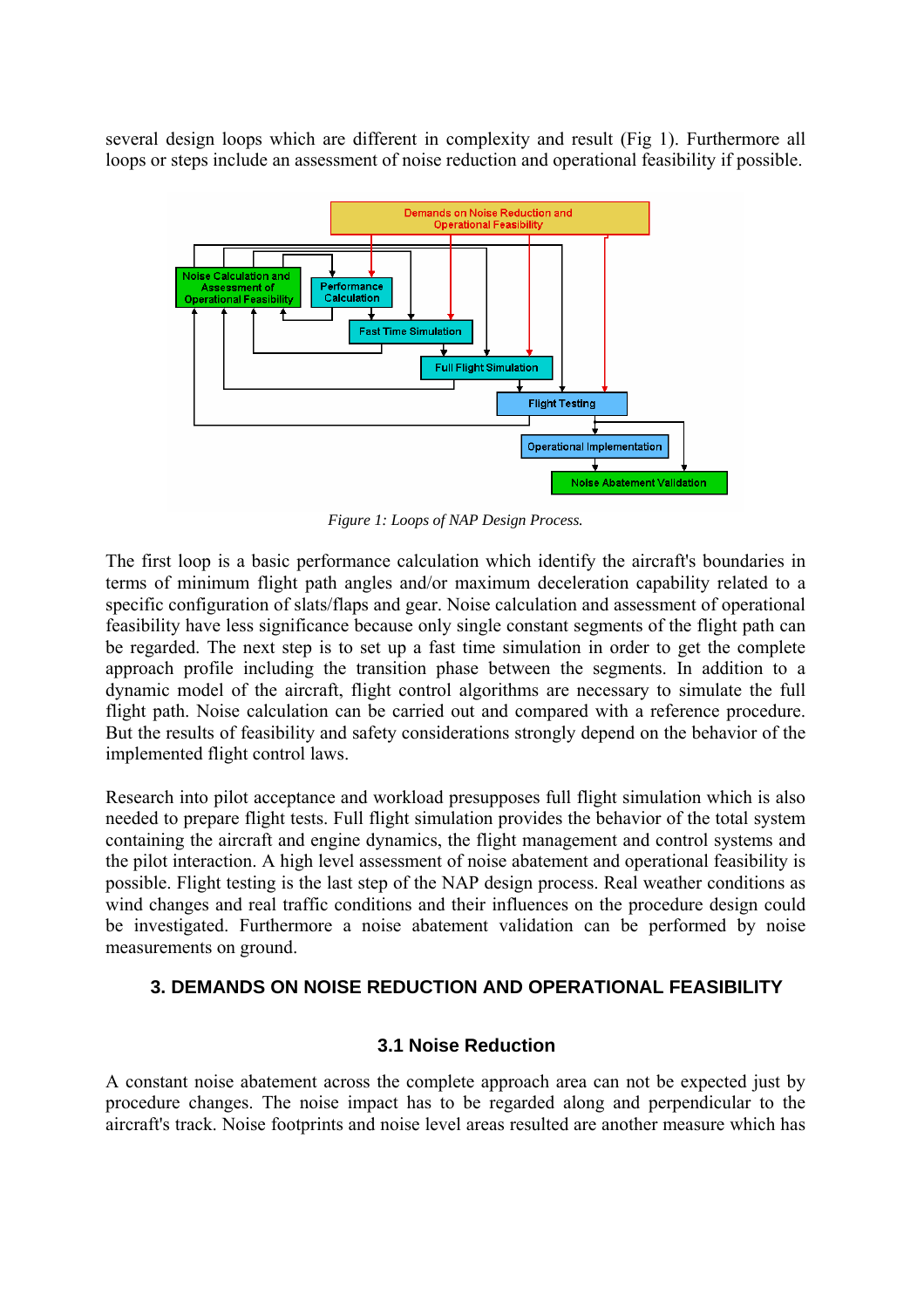to be taken into account. A mean reduction of the sound exposure level (SEL) of about 3-5 dB could be a realistic objective.

# **3.2 Operational Feasibility**

## Safety and Pilot Workload

The approach phase is characterized by reaching the runway threshold with the target speed acquired, while maintaining a safe flight state during the whole approach. Starting from the cruise flight at high altitudes, potential as well as kinetic energy has to be reduced.

The approach and landing phase contains 59% of all commercial jet aircrafts accidents (initial approach 5%, final 7%, landing 47%) according to [1]. Particular during the configuration phase, the approach to the ground, the flare and the deceleration the workload of the crew is very high. Additional work load due to modified procedures shall be avoided.

# Air Traffic Regulations

The ICAO PANS-OPS [2] provides information about the constraints for design and implementation of noise abatement approach procedures. Accordingly the aircraft has to take the final configuration at outer marker position but latest at 5 nm from threshold. Extreme sink rates should not appear during the complete approach phase. If the design of procedures is based on currently available systems and equipment (year 1982), it is not possible to require flight path angles more than standard 3° ILS glide path angle for the final approach part. However, if an implementation of new systems and equipment allows the realization of noticeable differing approaches, the procedures may and should redesigned.

Furthermore, noise abatement procedures are not permitted, if the runway is not clean and dry, the ceiling is up to 500 ft, the ground visibility is lower than 1 nm, the crosswind component including gusts amounts to more than 15 kts, the tail wind component including gusts is greater than 5 kts and if wind shear during final approach is anticipated.

## Passenger Comfort

The passenger comfort is affected by vertical and horizontal accelerations as well as low pitch attitudes, but critical values are not known.

## Economy

The economic feasibility of noise abatement approach procedures is not as important as the economic aspects of departure procedures. Generally noise abatement approach procedures will help to reduce fuel consumption.

To operate an airport at its full capacity the aircraft's arrival time has to be determined as accurately as possible. If new approach procedures do not allow a precise arrival timeprediction, separations have to be increased due to safety reasons and therefore airport capacity decreases. That would never be accepted by airport authorities, airlines and ATC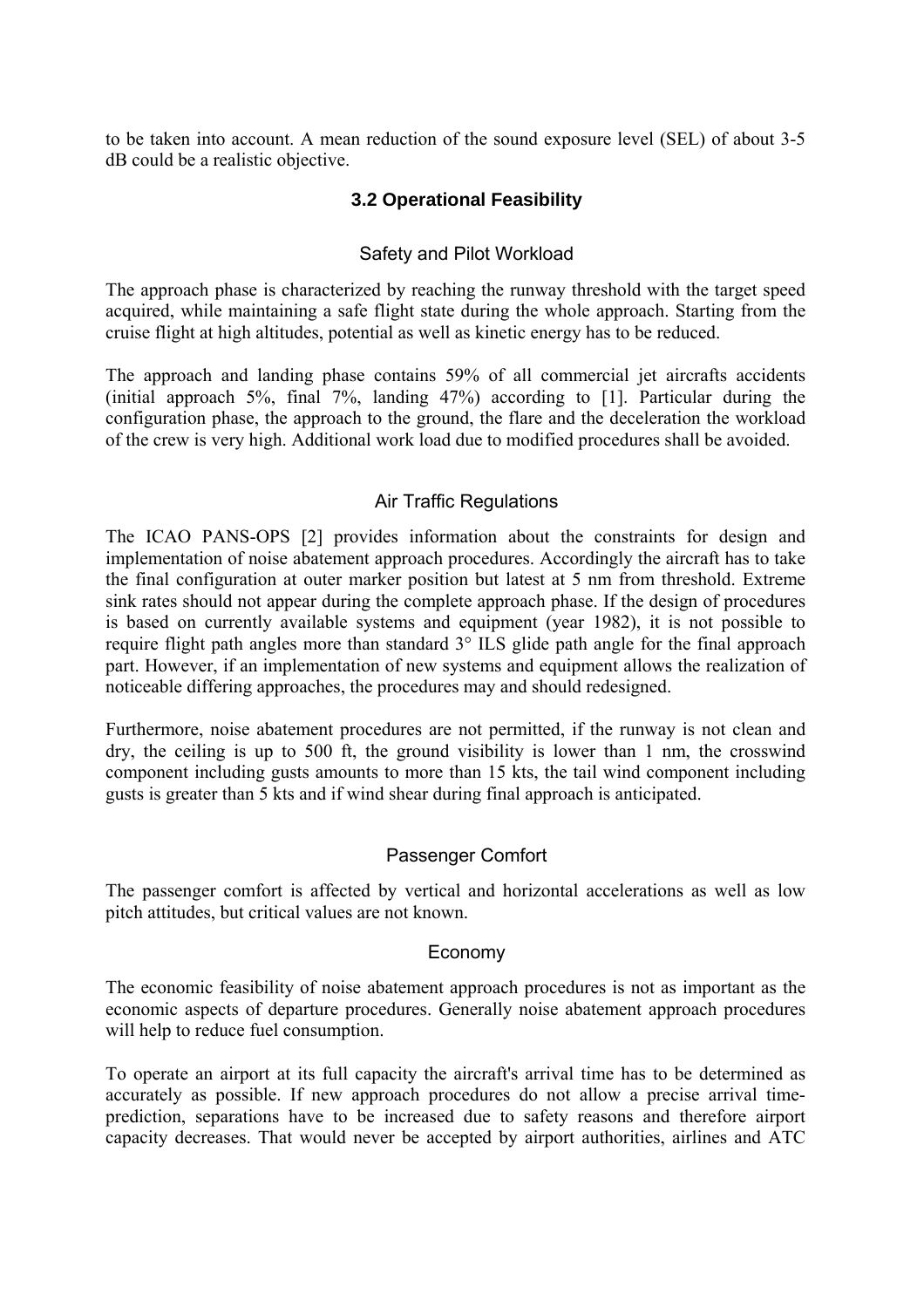due to economic reasons. Therefore only night- or off-peak time operations would be feasible for such procedures.

# **4. DESIGN METHODS AND TOOLS**

# **4.1 Noise Calculation**

# Integrated Noise Model (INM)

Since 1978, the FAA has provided one of the worldwide most commonly used tools for noise assessments, the Integrated Noise Model (INM) [3]. Assessment of overall noise impact for whole airport-operation-scenarios with mixed fleets including aircraft of various types as well as calculations of single-event noise-footprints are possible.

For the design process, the latter feature is used, with the special aspect, that flight trajectories are first calculated / simulated with a simplified mass-point-model of an aircraft. Second, the attained data is transferred into the INM to calculate noise immissions on the ground.

INM contains an acoustic database of Noise vs. Power vs. Distance (NPD) values, augmented by a database of spectral characteristics. Several noise metrics are available. In this paper the A-weighted sound exposure level  $L_{AE}$  and the maximum A-weighted sound level  $L_{A max}$  are used. The INM is a so-called "segmentation model". The underlying assumption is that the NPD data represent an aircraft proceeding along a straight flight path of infinite length and parallel to the ground. For flight path segments of finite length a correction for exposure based metrics has to be applied ("noise fraction"). Additional adjustments for e.g. atmospheric absorption, lateral attenuation, and acoustic impedance or noise fraction and duration for exposure-based metrics are implemented as well.

INM does not provide the modeling of separate noise sources like engine-, airframe- and landing gear-noise. It is based on a simple 4th power dipole model of sound radiation. This means that the changes of the directional characteristics of the radiated sound due to changes in engine power and aircraft configuration are neglected.

## **SIMUL**

This simulation procedure was introduced in 1988. It has been enhanced continuously, with the future goal to enable aircraft noise calculations in the vicinity of airports [2]. SIMUL is based on a separate modeling of engine and airframe noise sources and accounts for directional characteristics as well as for spectral information. The noise calculation is based on the estimation of the spectral noise-time-history at an observer location. Additionally, this program offers different features with respect to the modeling of sound propagation.

In the current version only noise immission calculations for the Airbus A320 aircraft can be performed, nevertheless including all features of the model. Since detailed knowledge of the aircraft noise sources is necessary, the acquisition of these data via theoretical research and flight test with acoustical measurements requires great efforts. As a first step, flight tests have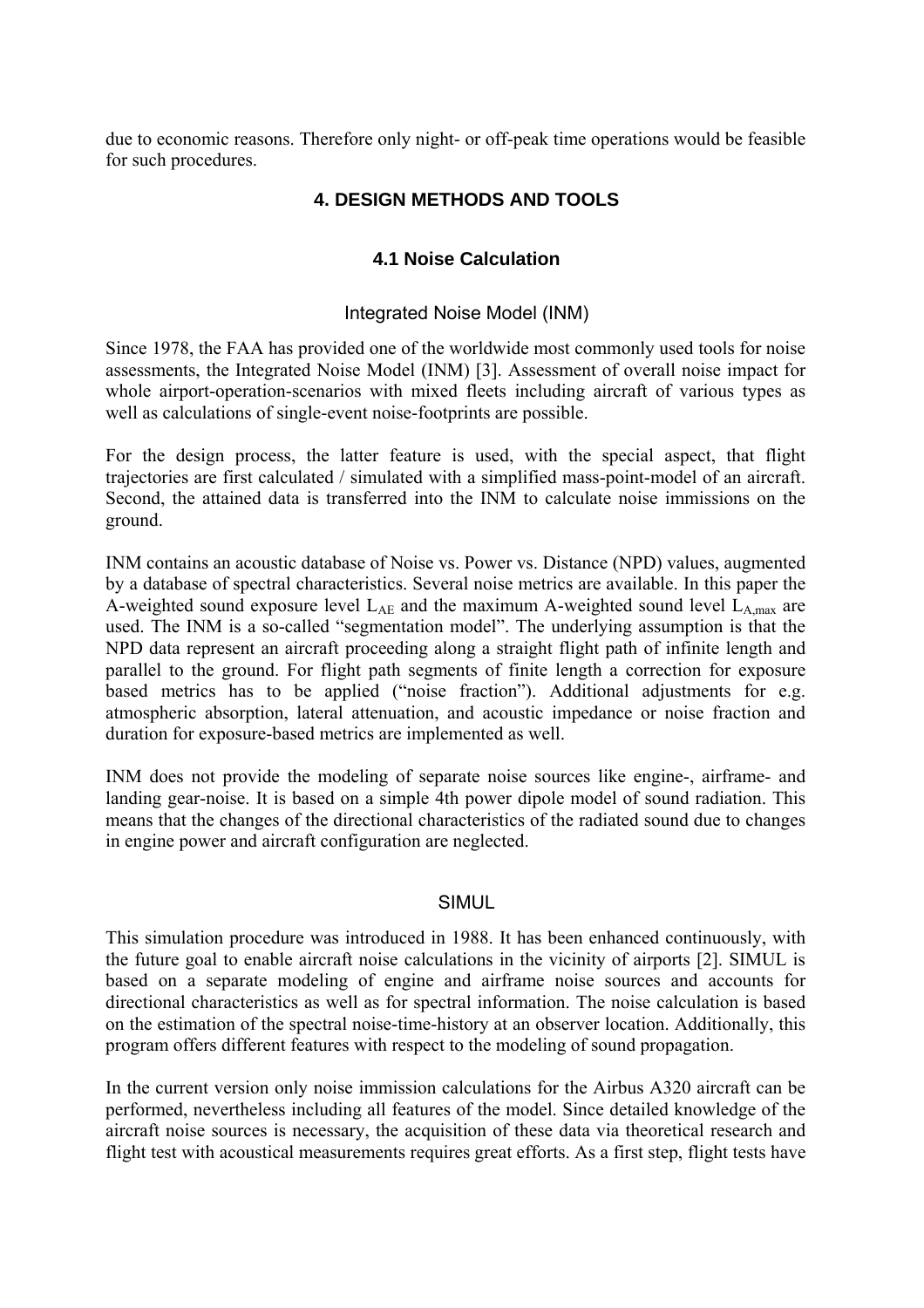been conducted in cooperation with Lufthansa German Airlines (DLH), accompanied by theoretical research and acoustical measurements in the German-Dutch-Windtunnels (DNW) carried out by the German Aerospace Center. These test activities will continue, thus providing a more extensive noise database.

Analogous to the calculations performed with the Integrated Noise Model, all trajectories used for noise calculations in SIMUL have to generate in a performance calculation or fast time simulation prior to transferring them.

## **4.2 Flight Path Calculation**

As mentioned already before the first step of the NAP design process are performance calculations. The basic equations for the approach flight phase can be derived from the drag and lift equations of motion. Assuming that lift is equal to weight, equation (1) provides the flight path angle  $\gamma$  and/or the aircraft's acceleration ratio  $\dot{V}$  / *g* due to a given thrust to weight F / W less drag to lift  $C_p / C_L$ . On idle thrust F<sub>idle</sub> the aircraft performs a so-called open descent with minimum flight path angle. If the flight path angle and/or the aircraft acceleration is given, i.e. during flight on glide path, a specific thrust is required (Eq. 2).

$$
\sin(\gamma) + \frac{\dot{V}}{g} = \frac{F_{idle}}{W} - \frac{C_D}{C_L}
$$
 (1)

$$
\frac{F_{req}}{W} = \frac{C_D}{C_L} + \sin(\gamma) + \frac{\dot{V}}{g}
$$
 (2)

Using these equations flight path and appropriate noise immission could be calculated segment-wise.

# **5. RELATED PROJECTS**

#### **5.1 Results of Fast Time Simulation Studies**

Figure 2 shows the vertical flight profile of different approach procedures. Today's standard for many major airliners is the Low Drag Low Power Approach (LDLP). This procedure starts with constant speed and level flight at an altitude assigned by Air Traffic Control (ATC). That followed a descent with thrust in flight idle position. At the intermediate approach altitude, i.e. 3000 ft above ground level (AGL), transition to level flight and deceleration to clean maneuvering speed proceeds. To maintain constant speed and altitude requires the thrust to be increased followed by an increase of noise emission. After further speed reduction the approach flap setting can be obtained. Glide path intercept from below will be performed and speed keeps nearly constant until gear extension and final flap setting decelerate the aircraft to its final approach target speed. To perform a safe final approach and landing, the aircraft has to be stabilized at 1000 ft AGL. Gear and final flap extension on glide path, just before outer marker result in low drag, leading to low thrust levels as well as low noise levels.

The main measures on approach procedures for additional noise reduction are increased height, decreased thrust and delayed configuration changes. Sometimes these measures are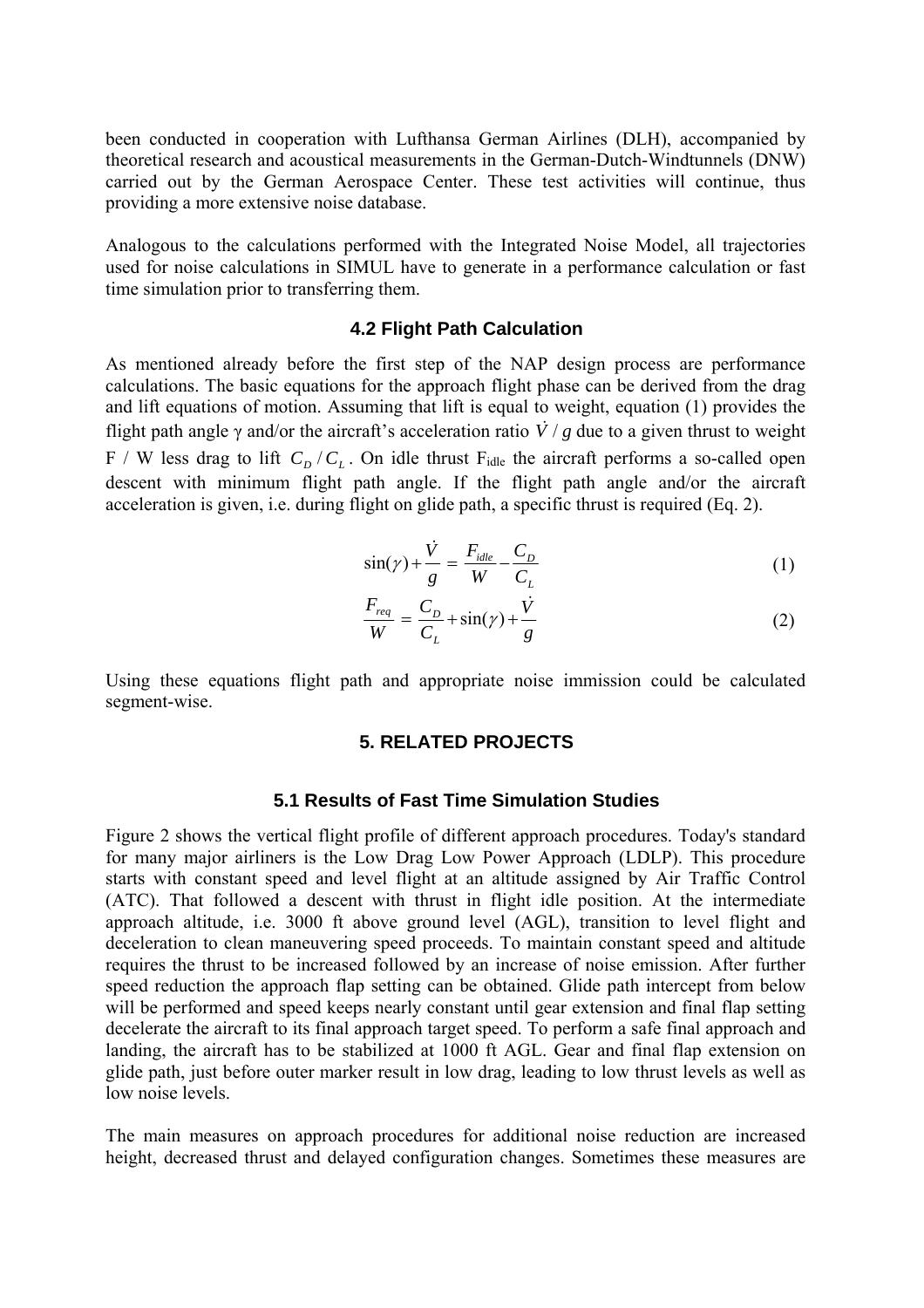contradictory, e.g. an increased height means a steeper approach, which only can be performed by early extended gear and final landing flaps.



**Distance to Touch Down** 

*Figure 2: Approach Profiles.* 

Lifting the vertical flight path can be achieved by shorten the length of the intermediate approach altitude (Optimized Low Drag Low Power), avoid it totally (Continuous Descent Approach), perform a steep approach intercepting the glide path from above (Advanced Continuous Descent Approach) or perform a Segmented Continuous Descent Approach (SCDA) with multiple optimized segments [5].

The SCDA is composed of an open descent, a deceleration, a steep and a 3<sup>°</sup> final approach segment. The procedure is the most suitable for the given demands on noise level below flight path and lateral noise distribution, feasibility (using today's functionality of flight management and flight control systems), safety (maximum sink rates and compliance with the required stabilization height), passenger comfort and economic efficiency (time need and fuel consumption) (Table 1) [6].

|                               | Optimized<br><b>LDLP</b> | <b>CDA</b> | <b>SCDA</b> | <b>ACDA</b> |
|-------------------------------|--------------------------|------------|-------------|-------------|
| Noise Level below Flight Path | $\pm$                    | $++$       | $+++$       | $^{+++}$    |
| Lateral Noise Distribution    | $\div$                   | $+$        | $+/-$       | $+/--$      |
| Feasibility                   | $\Omega$                 |            |             |             |
| Safety                        |                          |            |             |             |
| Passenger Comfort             |                          |            |             |             |
| Economic Efficiency           | $0/+$                    |            | $0/-$       |             |

*Table 1: Advantages and Disadvantages of NAPs related to the reference LDLP + better than today's standard, 0 equal to today's standard, - worse than today's standard .*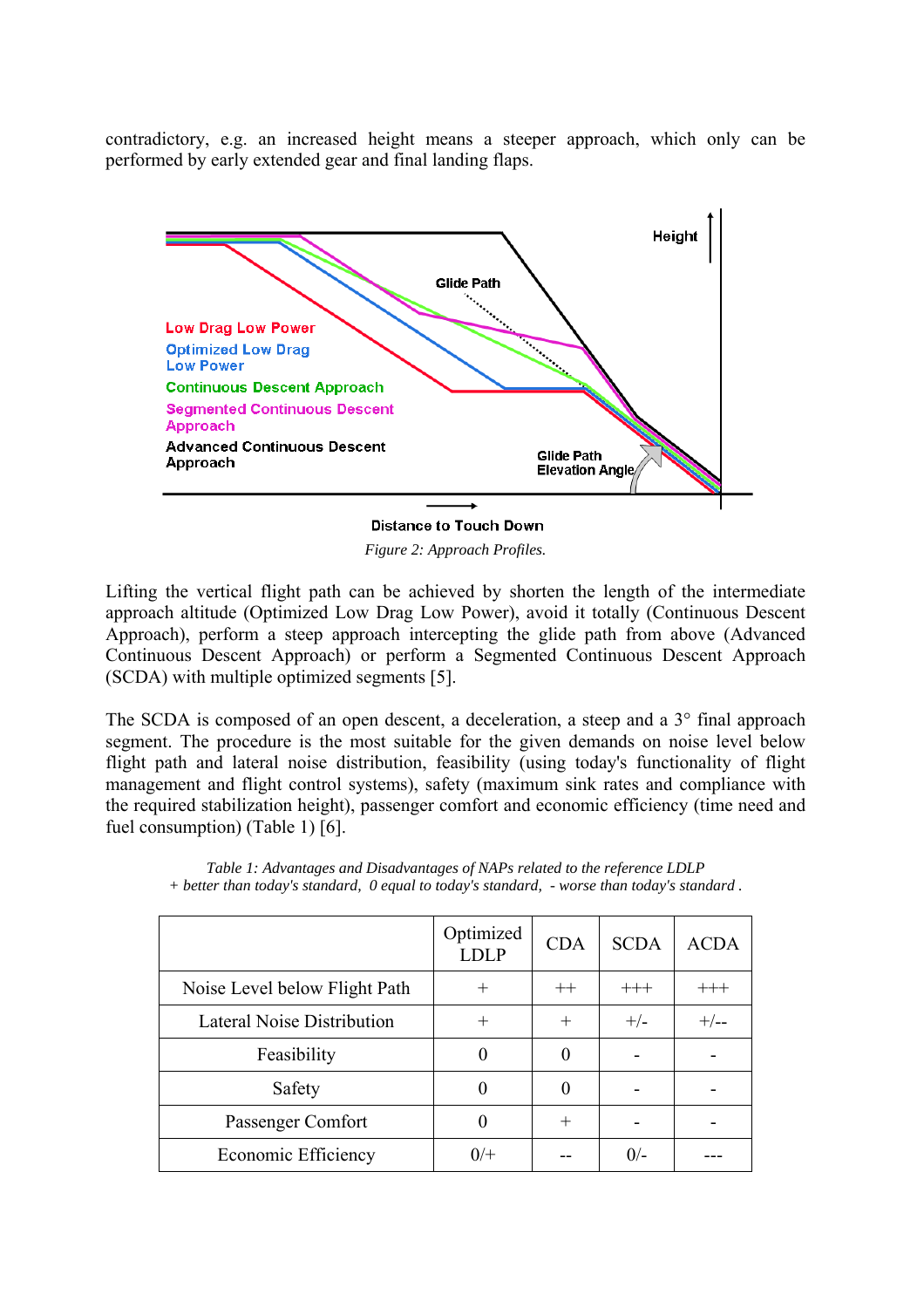Compared with the LDLP the magnitudes of Sound Exposure Level (SEL) areas are decreased significantly. (Fig. 3) [6].



*Figure 3: Noise Footprints of the SCDA compared with a LDLP Procedure.* 

The SCDA procedure was selected to be investigated within full flight simulator and flight test.

# **5.2 Results of Full Flight Simulator Studies at Lufthansa Flight Training and TU-Berlin**

Due to the assessment of pilot workload 44 pilots in total (mean flight experience 11 year) were tested either on a A320-full-flight simulator (Lufthansa Flight Training) in Frankfurt or on the A330-test simulator (Centre for Flight Simulation) in Berlin [7]. They performed a LDLP landing scenario followed by three SCDA procedures. Flight simulation data as well as physiological and psychological data were recorded during all test sessions. Noise levels on ground could be calculated using the DLR noise simulation software SIMUL.

Fig. 4 shows the vertical flight paths from the SCDA procedure. Due to the fact that the point of descent often was missed and the pilot has too many actions at the beginning of the steep segment, there is a large variance of flight path deviation at 4th segment. In the most cases the actual flight paths are lower than the planned paths and therefore the glide path intercept is earlier. This produces an earlier thrust adaption and the risk of higher noise on ground.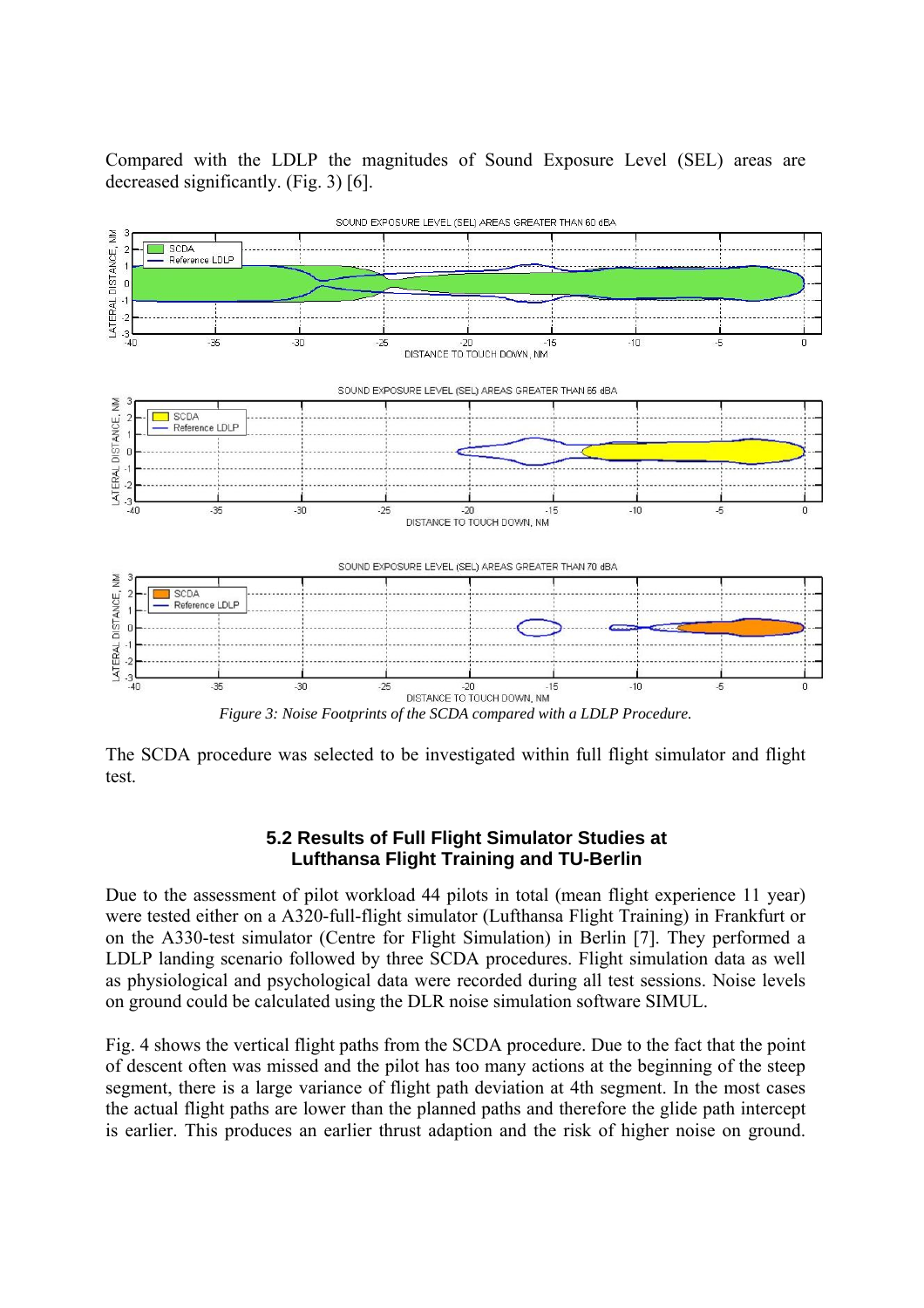Corrective measures could be a better indication of the point of descent to result in adequate pilot actions and a reduction of pilot workload by self-controlled slat/flap extension.



*Figure 4: Vertical Flight Paths of SCDA Procedure from Full Flight Simulator Study.* 

The full flight simulator studies have shown that the SCDA procedure is realizable after an adequate briefing of the crew. There were no safety critical flight states during all simulator runs. Due to the fact that the noise calculation program INM does not take airframe noise into account, small differences result in calculated noise levels related to the SIMUL software. The workload was stated by the pilots as higher than by the LDLP procedure but not as critical. Medical data did not show significant differences to the standard procedure.

# **5.3 DLR ATTAS Flight Testing**

The SCDA-Procedure was flight tested using the Advanced Technologies Testing Aircraft System (ATTAS) (Fig. 5) operated by German Aerospace Center (DLR) at Braunschweig research airport.



*Figure 5: ATTAS Aircraft .* 

The standard ILS instrument approach procedure at Braunschweig airport (EDVE) has some local peculiarities e.g. a 3.5° glide path angle instead of a common 3° ILS glide slope and a lowered intermediate approach altitude of only 2500 ft MSL (2200 ft AGL) compared to usual values of 3000 ft AGL or even higher. Fig. 6 shows the flight test demonstration results from a LDLP-Reference-Approach followed by two SCDA-Procedures. The required tops of descent for the SCDAs were pre-estimated by using standard aviation weather forecast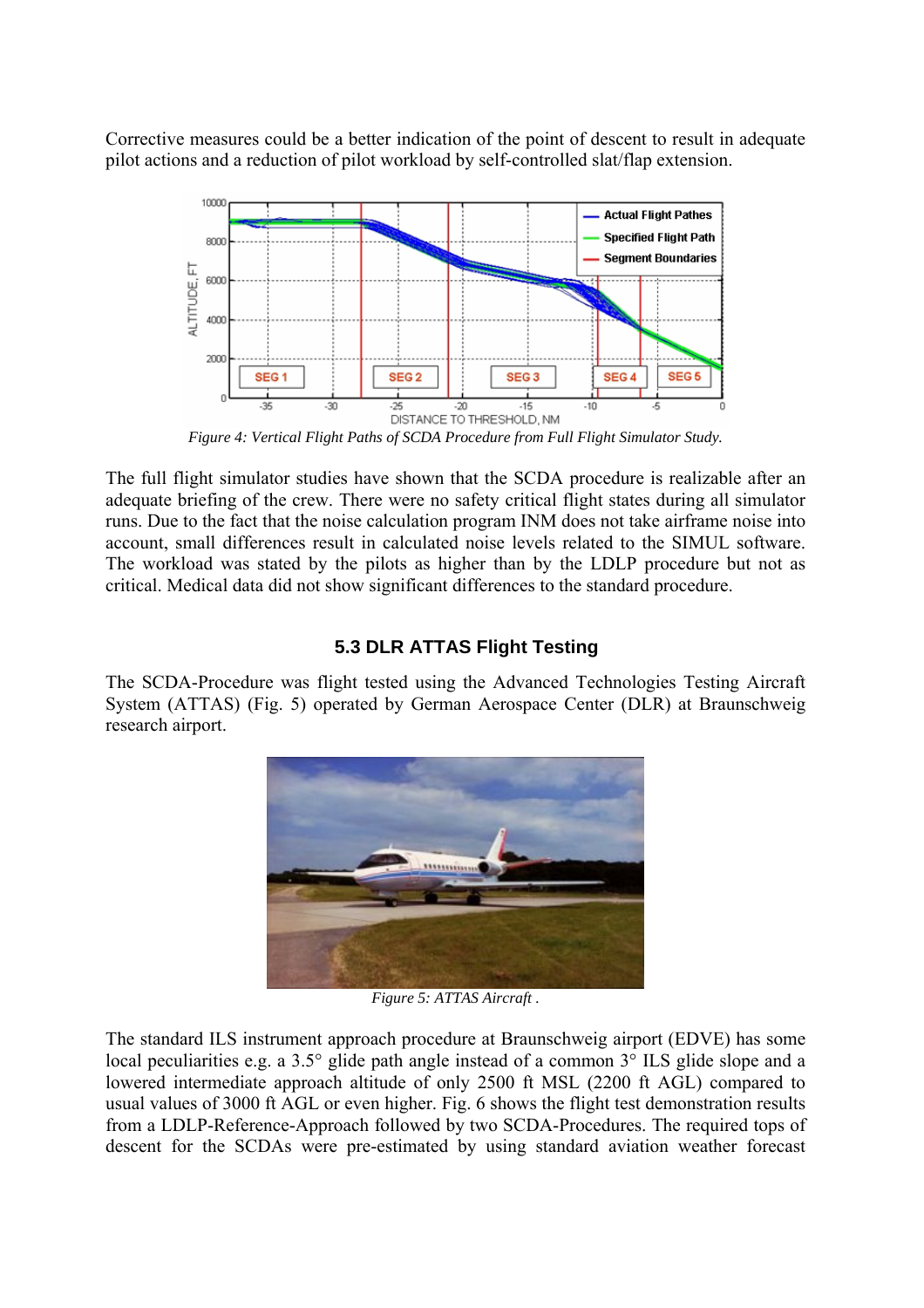including wind speeds and wind directions at different flight levels. All boundary conditions as specified before were met. Single–spot noise measurements, underneath the flight path were conducted at a distance of 8 nm to the runway threshold. Noise relief of up to -8 dB LA,max was metered.



*Figure 6: Flight test results containing one LDLP-Approach (red line) and two SCDA-Procedure (blue and black line) .* 

# **6. SUMMARY AND CONCLUSIONS**

The design process of noise abatement flight procedures can be divided in several steps / loops of different complexity and significance. Starting with performance calculations, followed by fast time and full flight simulations, the process is closed by flight tests before an operational implementation can be performed.

For all steps demands on noise reduction and operational feasibility as safety, pilot workload, passenger comfort and economy aspects, have to be fulfilled. Design methods and tools, especially the noise calculation method, may influence the design results. Therefore it is a must, that airframe noise during landing approach, which can be dominant related to the engines noise, has to take into account.

The Segmented Continuous Descent Approach (SCDA) is the most suitable for the given demands and therefore selected to be investigated within full flight simulator and flight test. Demands on additional functionality of Flight Management and Flight Control Systems could be derived from full flight simulator studies. Flight tests with the DLR ATTAS aircraft validate the expected noise reduction.